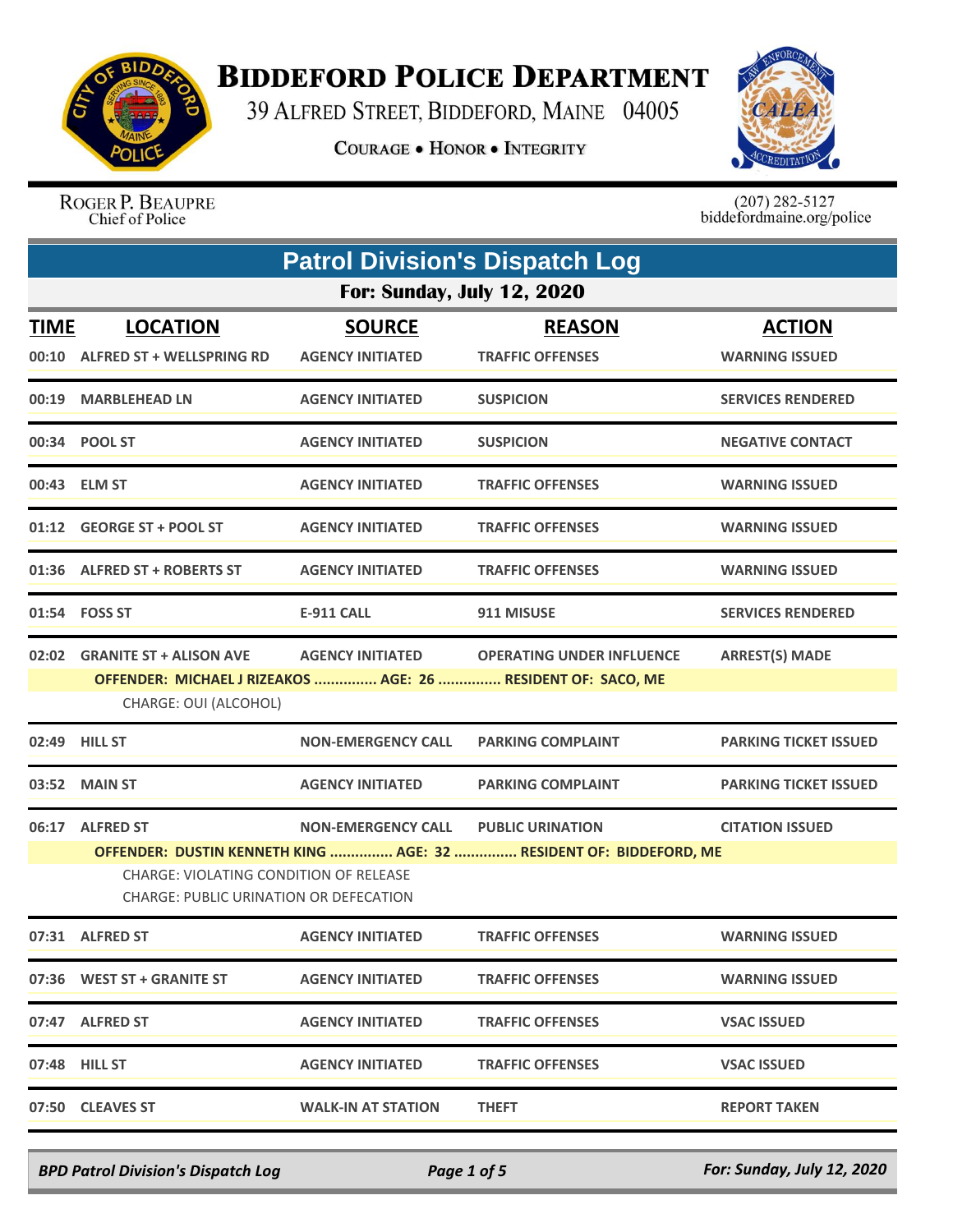| <b>TIME</b> | <b>LOCATION</b>               | <b>SOURCE</b>             | <b>REASON</b>             | <b>ACTION</b>            |
|-------------|-------------------------------|---------------------------|---------------------------|--------------------------|
|             | 08:12 PRECOURT ST             | <b>AGENCY INITIATED</b>   | <b>TRAFFIC OFFENSES</b>   | <b>VSAC ISSUED</b>       |
|             | 08:29 ELM ST                  | <b>AGENCY INITIATED</b>   | <b>TRAFFIC OFFENSES</b>   | <b>WARNING ISSUED</b>    |
|             | 08:38 PRECOURT ST             | <b>AGENCY INITIATED</b>   | <b>TRAFFIC OFFENSES</b>   | <b>WARNING ISSUED</b>    |
|             | 08:47 ALFRED ST               | <b>AGENCY INITIATED</b>   | <b>TRAFFIC OFFENSES</b>   | <b>WARNING ISSUED</b>    |
|             | 08:53 ALFRED ST               | <b>AGENCY INITIATED</b>   | <b>TRAFFIC OFFENSES</b>   | <b>WARNING ISSUED</b>    |
| 08:57       | <b>BRANDY LN</b>              | <b>E-911 CALL</b>         | 911 MISUSE                | <b>SERVICES RENDERED</b> |
|             | 09:04 ALFRED ST               | <b>AGENCY INITIATED</b>   | <b>TRAFFIC OFFENSES</b>   | <b>WARNING ISSUED</b>    |
|             | 09:13 MARINER WAY + SHOPS WAY | <b>AGENCY INITIATED</b>   | <b>TRAFFIC OFFENSES</b>   | <b>VSAC ISSUED</b>       |
|             | 09:20 WEST ST                 | <b>AGENCY INITIATED</b>   | <b>TRAFFIC OFFENSES</b>   | <b>VSAC ISSUED</b>       |
|             | 09:29 ALFRED ST               | <b>AGENCY INITIATED</b>   | <b>TRAFFIC OFFENSES</b>   | <b>WARNING ISSUED</b>    |
|             | 09:30 WEST ST + LEVI LN       | <b>AGENCY INITIATED</b>   | <b>TRAFFIC OFFENSES</b>   | <b>WARNING ISSUED</b>    |
| 09:36       | <b>WEST ST + MARION AVE</b>   | <b>AGENCY INITIATED</b>   | <b>TRAFFIC OFFENSES</b>   | <b>WARNING ISSUED</b>    |
|             | 09:37 ALFRED ST               | <b>AGENCY INITIATED</b>   | <b>TRAFFIC OFFENSES</b>   | <b>WARNING ISSUED</b>    |
|             | 09:38 MAIN ST                 | <b>WALK-IN AT STATION</b> | <b>PROPERTY RETRIEVAL</b> | <b>SERVICES RENDERED</b> |
|             | 09:43 WEST ST + GRANITE ST    | <b>AGENCY INITIATED</b>   | <b>TRAFFIC OFFENSES</b>   | <b>VSAC ISSUED</b>       |
|             | 09:58 ALFRED ST               | <b>AGENCY INITIATED</b>   | <b>TRAFFIC OFFENSES</b>   | <b>VSAC ISSUED</b>       |
|             | 09:59 WEST ST                 | <b>AGENCY INITIATED</b>   | <b>TRAFFIC OFFENSES</b>   | <b>VSAC ISSUED</b>       |
|             | 10:17 ALFRED ST               | <b>AGENCY INITIATED</b>   | <b>TRAFFIC OFFENSES</b>   | <b>VSAC ISSUED</b>       |
|             | 10:19 WEST ST                 | <b>AGENCY INITIATED</b>   | <b>TRAFFIC OFFENSES</b>   | <b>WARNING ISSUED</b>    |
|             | 10:42 ALFRED ST               | <b>AGENCY INITIATED</b>   | <b>TRAFFIC OFFENSES</b>   | <b>VSAC ISSUED</b>       |
|             | 10:51 WESTWOOD DR             | <b>NON-EMERGENCY CALL</b> | <b>CRIMINAL MISCHIEF</b>  | <b>REPORT TAKEN</b>      |
|             | 11:07 ALFRED ST               | <b>AGENCY INITIATED</b>   | <b>TRAFFIC OFFENSES</b>   | <b>VSAC ISSUED</b>       |
|             | 11:15 WEST ST + PROSPECT ST   | <b>AGENCY INITIATED</b>   | <b>TRAFFIC OFFENSES</b>   | <b>WARNING ISSUED</b>    |
|             | 11:24 MAY ST                  | <b>AGENCY INITIATED</b>   | <b>TRAFFIC OFFENSES</b>   | <b>WARNING ISSUED</b>    |
|             | 11:32 ALFRED ST               | <b>NON-EMERGENCY CALL</b> | <b>TRESPASSING</b>        | <b>WARNING ISSUED</b>    |

*BPD Patrol Division's Dispatch Log Page 2 of 5 For: Sunday, July 12, 2020*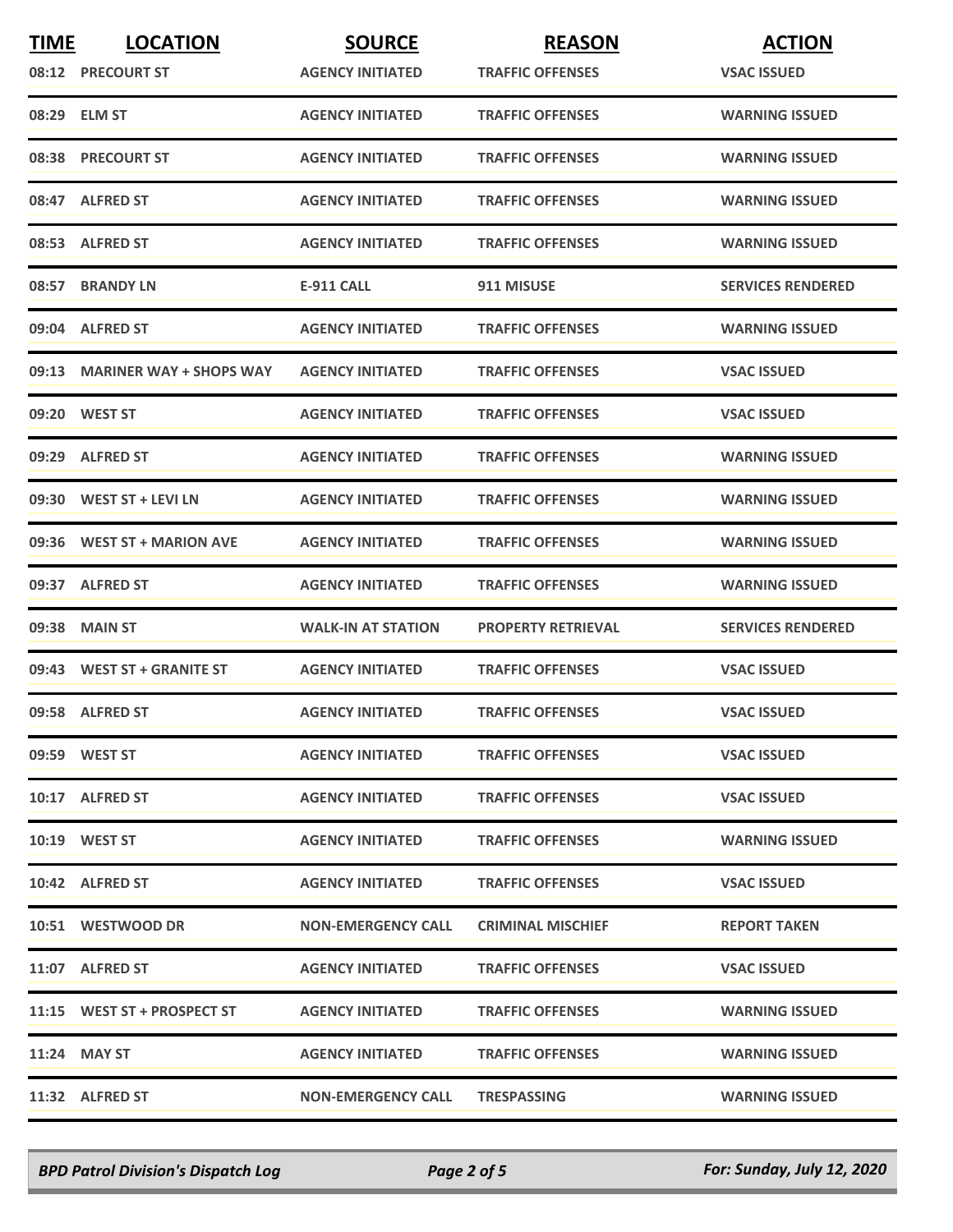| <b>TIME</b> | <b>LOCATION</b>                         | <b>SOURCE</b>                                              | <b>REASON</b>                                                          | <b>ACTION</b>                |
|-------------|-----------------------------------------|------------------------------------------------------------|------------------------------------------------------------------------|------------------------------|
|             | 11:34 ARENA DR + ALFRED ST              | <b>AGENCY INITIATED</b>                                    | <b>TRAFFIC OFFENSES</b>                                                | <b>VSAC ISSUED</b>           |
|             | 11:45 SOUTH ST                          | <b>NON-EMERGENCY CALL</b>                                  | <b>DISTURBANCE / NOISE</b>                                             | <b>UNFOUNDED</b>             |
|             | 11:54 WEST ST                           | <b>AGENCY INITIATED</b>                                    | <b>TRAFFIC OFFENSES</b>                                                | <b>VSAC ISSUED</b>           |
| 12:02       | <b>HILL ST</b>                          | <b>AGENCY INITIATED</b>                                    | <b>OPER AFTER SUSPENSION</b>                                           | <b>ARREST(S) MADE</b>        |
|             |                                         |                                                            | OFFENDER: SALADENE KAREEM STEVENS  AGE: 27  RESIDENT OF: WESTBROOK, ME |                              |
|             |                                         | CHARGE: OPERATING WHILE LICENSE SUSPENDED OR REVOKED       |                                                                        |                              |
|             | CHARGE: VIOLATING CONDITION OF RELEASE  |                                                            |                                                                        |                              |
|             | 12:02 FOREST ST                         | <b>AGENCY INITIATED</b>                                    | <b>TRAFFIC OFFENSES</b>                                                | <b>CITATION ISSUED</b>       |
|             |                                         |                                                            | OFFENDER: LORI A RAYBINE  AGE: 54  RESIDENT OF: BIDDEFORD, ME          |                              |
|             | CHARGE: OPERATE VEHICLE WITHOUT LICENSE |                                                            |                                                                        |                              |
| 12:09       | <b>BOULDER WAY</b>                      | <b>NON-EMERGENCY CALL</b>                                  | <b>ANIMAL COMPLAINT</b>                                                | <b>NEGATIVE CONTACT</b>      |
| 12:23       | <b>ELM ST</b>                           | <b>AGENCY INITIATED</b>                                    | <b>OAS SUMMONS</b>                                                     | <b>CITATION ISSUED</b>       |
|             |                                         |                                                            | OFFENDER: JOSHUA EARL LAUSIER  AGE: 27  RESIDENT OF: BIDDEFORD, ME     |                              |
|             |                                         | CHARGE: OPERATE WHILE LICENSE SUSPENDED/REVOKED-OUI, PRIOR |                                                                        |                              |
|             | 12:54 MAY ST                            | <b>E-911 CALL</b>                                          | <b>INFO</b>                                                            | <b>NO ACTION REQUIRED</b>    |
| 13:02       | <b>ALFRED ST</b>                        | <b>AGENCY INITIATED</b>                                    | <b>CHECK WELFARE</b>                                                   | <b>SERVICES RENDERED</b>     |
|             | 13:02 BEACH HOUSE LN                    | <b>NON-EMERGENCY CALL</b>                                  | <b>CODE K MARINE MAMMAL</b>                                            | <b>SERVICES RENDERED</b>     |
|             | 13:28 ELM ST                            | <b>NON-EMERGENCY CALL</b>                                  | <b>DISTURBANCE / NOISE</b>                                             | <b>NEGATIVE CONTACT</b>      |
|             | 13:38 MAY ST                            | <b>AGENCY INITIATED</b>                                    | <b>TRAFFIC OFFENSES</b>                                                | <b>VSAC ISSUED</b>           |
|             | 13:49 MAIN ST                           | <b>WALK-IN AT STATION</b>                                  | <b>THEFT</b>                                                           | <b>REPORT TAKEN</b>          |
|             | <b>14:05 MAIN ST</b>                    | <b>WALK-IN AT STATION</b>                                  | <b>THEFT</b>                                                           | <b>REFERRED OTHER AGENCY</b> |
|             | 14:06 HILL ST + BIRCH ST                | <b>AGENCY INITIATED</b>                                    | <b>TRAFFIC OFFENSES</b>                                                | <b>WARNING ISSUED</b>        |
|             | 14:28 MAY ST                            | <b>AGENCY INITIATED</b>                                    | <b>TRAFFIC OFFENSES</b>                                                | <b>VSAC ISSUED</b>           |
|             | <b>14:54 MAIN ST</b>                    | <b>NON-EMERGENCY CALL</b>                                  | <b>JUVENILE OFFENSES</b>                                               | <b>SERVICES RENDERED</b>     |
|             | 14:56 GOOCH ST                          | E-911 CALL                                                 | <b>JUVENILE OFFENSES</b>                                               | <b>SERVICES RENDERED</b>     |
|             | 14:59 ELM ST                            | <b>NON-EMERGENCY CALL</b>                                  | <b>DISTURBANCE / NOISE</b>                                             | <b>SERVICES RENDERED</b>     |
|             | <b>15:01 MARINER WAY</b>                | E-911 CALL                                                 | 911 MISUSE                                                             | <b>SERVICES RENDERED</b>     |
|             | 15:12 MAIN ST                           | <b>AGENCY INITIATED</b>                                    | <b>CHECK WELFARE</b>                                                   | <b>SERVICES RENDERED</b>     |

*BPD Patrol Division's Dispatch Log Page 3 of 5 For: Sunday, July 12, 2020*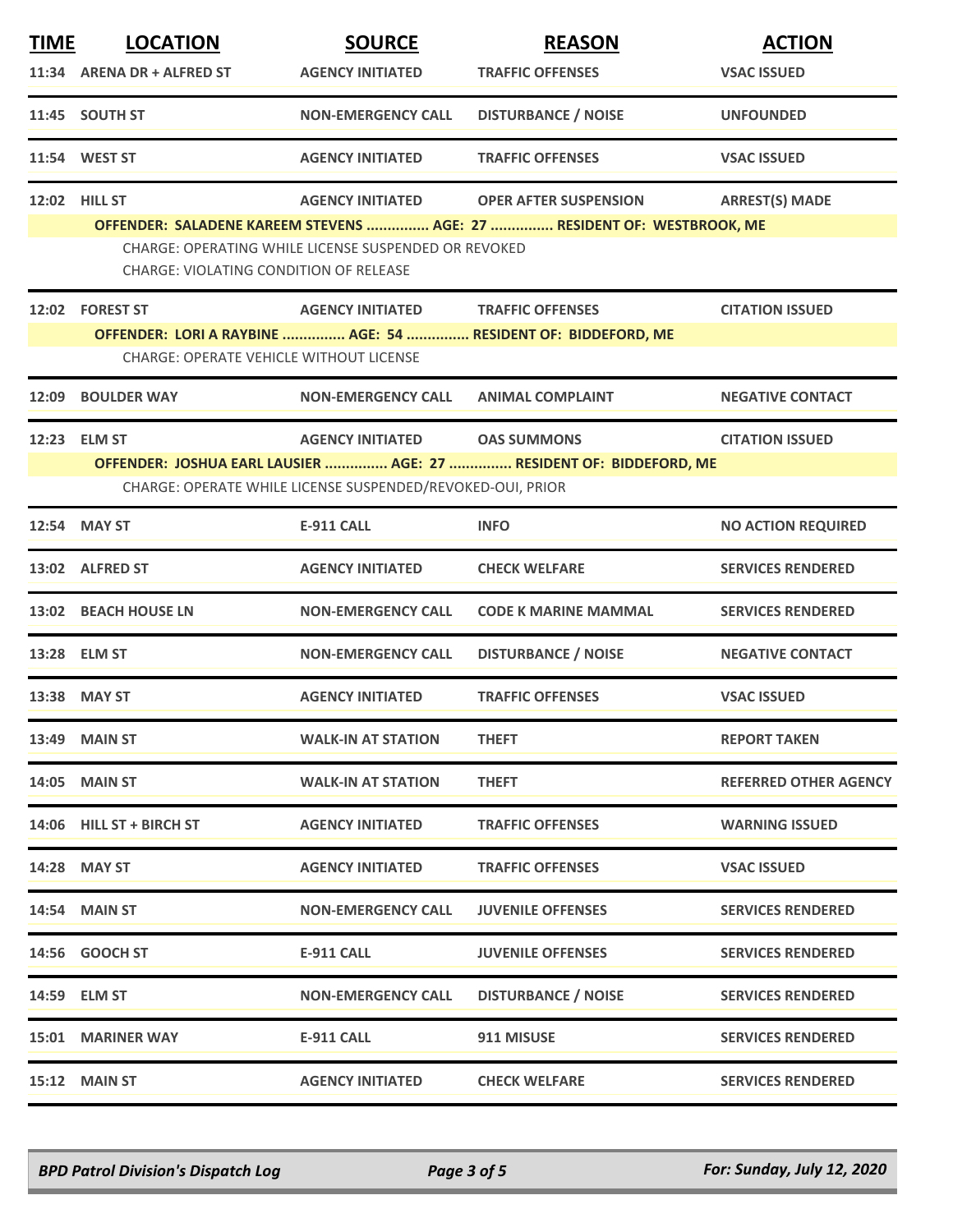| <b>TIME</b> | <b>LOCATION</b>                                                                                                       | <b>SOURCE</b>             | <b>REASON</b>              | <b>ACTION</b>             |  |
|-------------|-----------------------------------------------------------------------------------------------------------------------|---------------------------|----------------------------|---------------------------|--|
|             | <b>15:25 WENTWORTH ST</b>                                                                                             | <b>NON-EMERGENCY CALL</b> | <b>DISTURBANCE / NOISE</b> | <b>SERVICES RENDERED</b>  |  |
|             | 15:34 ELM ST                                                                                                          | <b>AGENCY INITIATED</b>   | <b>TRAFFIC OFFENSES</b>    | <b>VSAC ISSUED</b>        |  |
|             | 15:55 ALFRED ST + BARRA RD                                                                                            | <b>AGENCY INITIATED</b>   | <b>TRAFFIC OFFENSES</b>    | <b>CITATION ISSUED</b>    |  |
|             | OFFENDER: HEIDI ANNE SCHWEIZER  AGE: 31  RESIDENT OF: KENNEBUNKPORT, ME<br><b>CHARGE: FAILURE TO REGISTER VEHICLE</b> |                           |                            |                           |  |
|             | 15:55 PEARL ST                                                                                                        | <b>E-911 CALL</b>         | 911 MISUSE                 | <b>DISPATCH HANDLED</b>   |  |
|             | 16:04 PEARL ST                                                                                                        | <b>E-911 CALL</b>         | 911 MISUSE                 | <b>NO ACTION REQUIRED</b> |  |
|             | 16:22 WELLSPRING RD                                                                                                   | <b>AGENCY INITIATED</b>   | <b>TRAFFIC OFFENSES</b>    | <b>CITATION ISSUED</b>    |  |
|             | OFFENDER: MICHELLE JOY GATTUSO  AGE: 51  RESIDENT OF: BIDDEFORD, ME<br><b>CHARGE: ATTACHING FALSE PLATES</b>          |                           |                            |                           |  |
|             | 16:26 ELM ST                                                                                                          | <b>NON-EMERGENCY CALL</b> | <b>ASSIST OTHER AGENCY</b> | <b>NEGATIVE CONTACT</b>   |  |
|             | 16:31 PIKE ST + WATER ST                                                                                              | <b>NON-EMERGENCY CALL</b> | <b>CODES ENFORCEMENT</b>   | <b>SERVICES RENDERED</b>  |  |
|             | 16:45 SOUTH ST + CATHEDRAL OAKS D AGENCY INITIATED                                                                    |                           | <b>TRAFFIC OFFENSES</b>    | <b>WARNING ISSUED</b>     |  |
|             | 16:49 ELM ST                                                                                                          | <b>E-911 CALL</b>         | <b>ANIMAL COMPLAINT</b>    | <b>NEGATIVE CONTACT</b>   |  |
|             | 16:56 ALFRED ST + EDWARDS AVE                                                                                         | <b>AGENCY INITIATED</b>   | <b>ALL OTHER</b>           | <b>SERVICES RENDERED</b>  |  |
|             | 17:00 SOUTH ST                                                                                                        | <b>AGENCY INITIATED</b>   | <b>TRAFFIC OFFENSES</b>    | <b>WARNING ISSUED</b>     |  |
|             | 17:13 ALFRED ST + BARRA RD                                                                                            | <b>AGENCY INITIATED</b>   | <b>TRAFFIC OFFENSES</b>    | <b>VSAC ISSUED</b>        |  |
|             | 17:13 SOUTH ST + RIVER RD                                                                                             | <b>AGENCY INITIATED</b>   | <b>TRAFFIC OFFENSES</b>    | <b>VSAC ISSUED</b>        |  |
|             | 17:16 THIRD ST                                                                                                        | <b>NON-EMERGENCY CALL</b> | <b>DRUNKENNESS</b>         | <b>NEGATIVE CONTACT</b>   |  |
|             | 17:31 ST MARYS ST                                                                                                     | <b>E-911 CALL</b>         | 911 MISUSE                 | <b>SERVICES RENDERED</b>  |  |
|             | 17:41 ELM ST                                                                                                          | <b>NON-EMERGENCY CALL</b> | <b>DISTURBANCE / NOISE</b> | <b>SERVICES RENDERED</b>  |  |
|             | 17:43 ALFRED ST                                                                                                       | <b>WALK-IN AT STATION</b> | <b>ARTICLES LOST/FOUND</b> | <b>SERVICES RENDERED</b>  |  |
|             | <b>17:46 UNION ST</b>                                                                                                 | <b>NON-EMERGENCY CALL</b> | <b>HARASSMENT</b>          | <b>REPORT TAKEN</b>       |  |
| 18:17       | <b>MILE STRETCH RD</b>                                                                                                | <b>E-911 CALL</b>         | <b>DISTURBANCE / NOISE</b> | <b>FIELD INTERVIEW</b>    |  |
|             | 19:00 HILLS BEACH RD                                                                                                  | <b>E-911 CALL</b>         | 911 MISUSE                 | <b>DISPATCH HANDLED</b>   |  |
|             | 19:43 ALFRED ST + BARRA RD                                                                                            | <b>AGENCY INITIATED</b>   | <b>TRAFFIC OFFENSES</b>    | <b>WARNING ISSUED</b>     |  |
|             | 19:49 ALFRED ST                                                                                                       | <b>AGENCY INITIATED</b>   | <b>TRAFFIC OFFENSES</b>    | <b>WARNING ISSUED</b>     |  |

*BPD Patrol Division's Dispatch Log Page 4 of 5 For: Sunday, July 12, 2020*